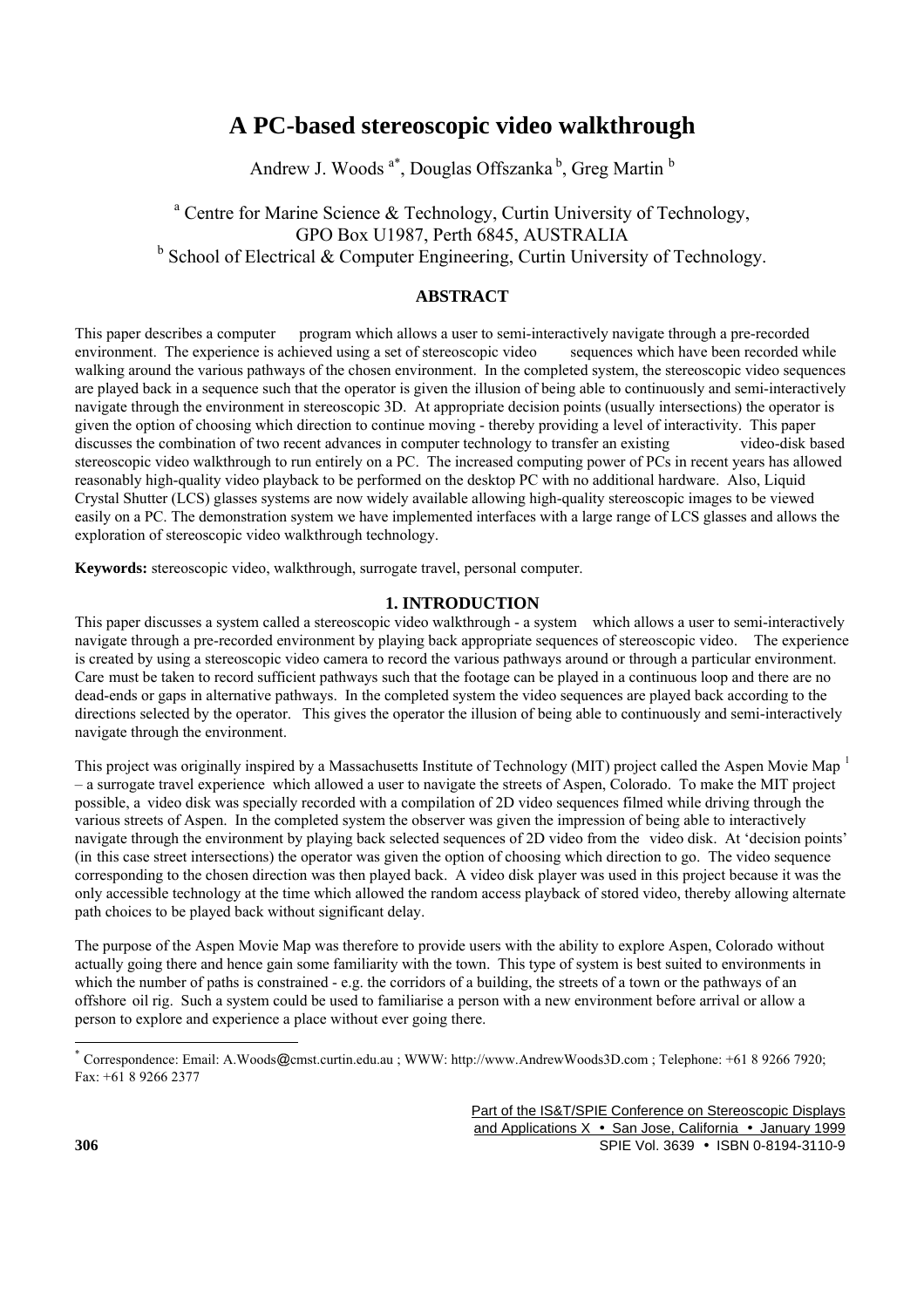#### **1.1 THE INITIAL SYSTEM**

In 1991, the principle author of this paper developed a simplified experimental system using a video disk player to illustrate the use of stereoscopic video with this technology<sup>2</sup>. The expectation was that stereoscopic display would further increase the realism of the experience. The video disk based system is shown in Figure 1. It consisted of a Macintosh computer running Hypercard software, a video disk player, a specially recorded video disk and a stereoscopic display (in this case a 15" colour TV, LCS glasses and an LCS glasses controller). The video disk was recorded with a series of eight stereoscopic video sequences filmed while walking through various parts of a backyard garden. The computer controlled the video disk player to play the appropriate video sequences in the appropriate order to give the operator the impression of navigating seamlessly through the backyard. The footage included three decision points at which the operator could choose to go in one of two possible directions. A plan view of the paths and video sequences is shown in Figure 2. The decision points are shown in Figures 3 to 5. At decision points the operator used the mouse to select one of the direction arrows on the computer screen. This executed a hypercard script which played the desired video sequence from the video disk player.



Figure 1: Laser disk based stereoscopic video walkthrough Figure 2: Layout of video sequences used









Figure 3: Decision Point 1 Figure 4: Decision Point 2 Figure 5: Decision Point 3

The system worked well and the stereoscopic footage was effective in making the experience more realistic. However, the need to use a video disk and video disk player was seen as a severe limitation to the expanded development and use of such systems. Video disks are expensive to produce and once recorded cannot be modified - therefore an experience could not easily be incrementally developed or modified to correct errors or environment changes. The relatively large amount of equipment and the use of two separate display screens was also seen as a problem. New developments in video playback technology were needed before video walkthrough technology could become realistically accessible.

## **2. IMPLEMENTATION ON A PC**

Recent advances in computer technology have allowed the playback of video on the desktop PC without the need for any special (non-standard) display or compression equipment. In addition, Liquid Crystal Shutter (LCS) glasses systems are now widely available allowing high-quality stereoscopic images to be viewed easily on a PC. These new developments have therefore provided a new platform for the implementation of stereoscopic video walkthroughs.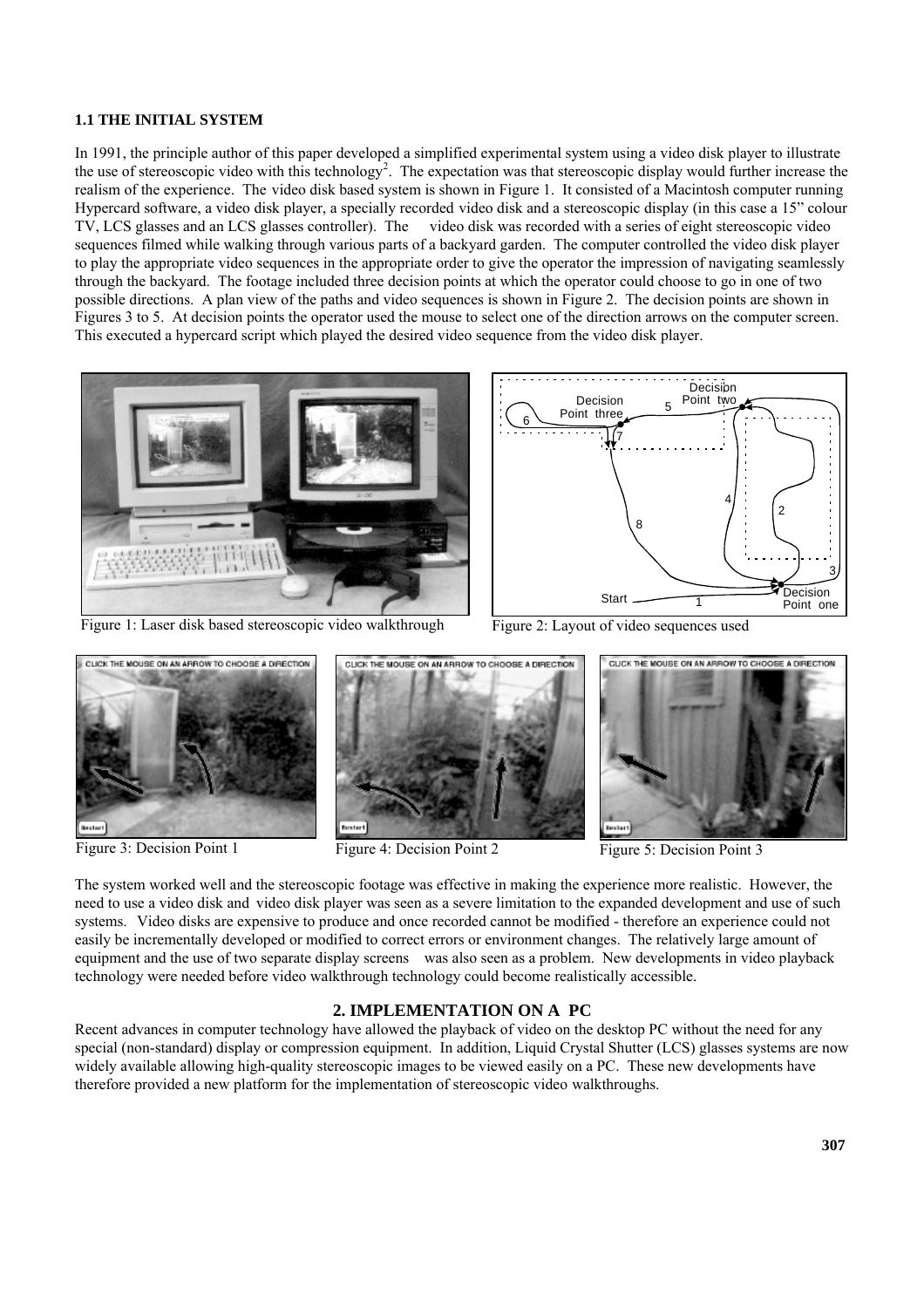The goal of the project described in this paper was therefore to implement a stereoscopic video walkthrough on the PC platform which could be used with a wide range of LCS glasses systems and work on a wide variety of PCs running the Windows 95 operating system.

There are several issues which need to be addressed when implementing stereoscopic video playback on a PC. The first issue is interfacing and driving the LCS glasses. LCS glasses work by sequentially blocking alternate eyes as different images are presented on the screen (alternate left and right perspective views - usually at the field-rate of the display). The computer must display different left and right images in the alternate fields displayed on the screen and switch the glasses in synchronisation with those images. The next issue is the storage and playback of compressed stereoscopic video. The video must be stored and played back such that the two views are maintained separate and distinct during the entire process. There is also the issue of which stereoscopic display technique to use - interlaced/field-sequential, page-flipped or over/under. These issues are discussed in more detail in the following sections.

# **2.1 LCS GLASSES SYSTEMS**

As mentioned earlier, there are a wide range of LCS glasses systems available commercially. These systems all have various interfacing characteristics. In order for the project to be more widely accepted, we wanted our program to be able to interface with a wide range of LCS glasses systems. The table below provides a summary of the LCS glasses we had available for testing and their basic interfacing characteristics:

| <b>Glasses Manufacturer and Model</b> | <b>Interface Port</b> | <b>Interface Technique</b>      |
|---------------------------------------|-----------------------|---------------------------------|
| 3DTV 3DMagic                          | Parallel Port         | Toggle bits on port             |
| Kasan 3DMax                           | ISA Card and VGA port | Modify IO registers of ISA Card |
| NuVision 3D SPEX                      | Parallel Port         | Toggle bits on port             |
| StereoGraphics Simuleyes VR           | VGA port              | White Line Code                 |
| <b>VREX VR Surfer</b>                 | VGA port              | Modify Sync Signal              |
| Woobo Cyberboy                        | Serial Port           | Toggle RTS and DTR bits on port |

Table 1: LCS glasses systems and their interfacing characteristics

The systems essentially fall into two groups - those which connect to the VGA port and those which connect to the serial or parallel port. The way in which the glasses connect to the PC make a big difference to how the glasses are driven. LCS glasses systems which connect to the VGA port are able to automatically synchronise with the field-rate of the monitor by reading the video signal. In contrast, LCS glasses systems which connect to the serial or parallel port need to be manually toggled in synchronisation with the field-rate of the display by a software routine running in the PC.

Another important point about these systems is that they can be driven in two different image/video modes to achieve stereoscopic display:

- The page flipping technique involves the allocation of two banks or pages of memory in the video card one for each of the left and right views. The video card can either display one image or the other. During display, the computer manually switches between the two banks in synchronisation with the display rate of the monitor such that alternate fields or frames on the display are left and right view. Page flipping is normally used with a non-interlaced video mode since it offers full resolution per eye but it can be used with interlaced video modes as well.
- The row-interleaved/interlaced method involves the generation of a single image which contains odd numbered rows from the right image and even numbered rows from the left image - this is called a row-interleaved image<sup>†</sup>. When this type of image is displayed in an interlaced video mode, alternate fields of the display show the left image and right image parts of the row-interleaved image alternately - i.e. a field-sequential display has been effected.

Another display technique called over-under (or above-below) is supported by some LCS systems (e.g. StereoGraphics Crystaleyes GDC3 and Neotek Knowledge Vision) however this mode is not widely supported by currently available LCS glasses systems.

-

<sup>†</sup> Although the term 'interlaced image' is also commonly used to refer to row-interleaved images, we believe it should be avoided due to possible confusion with the interlaced video mode.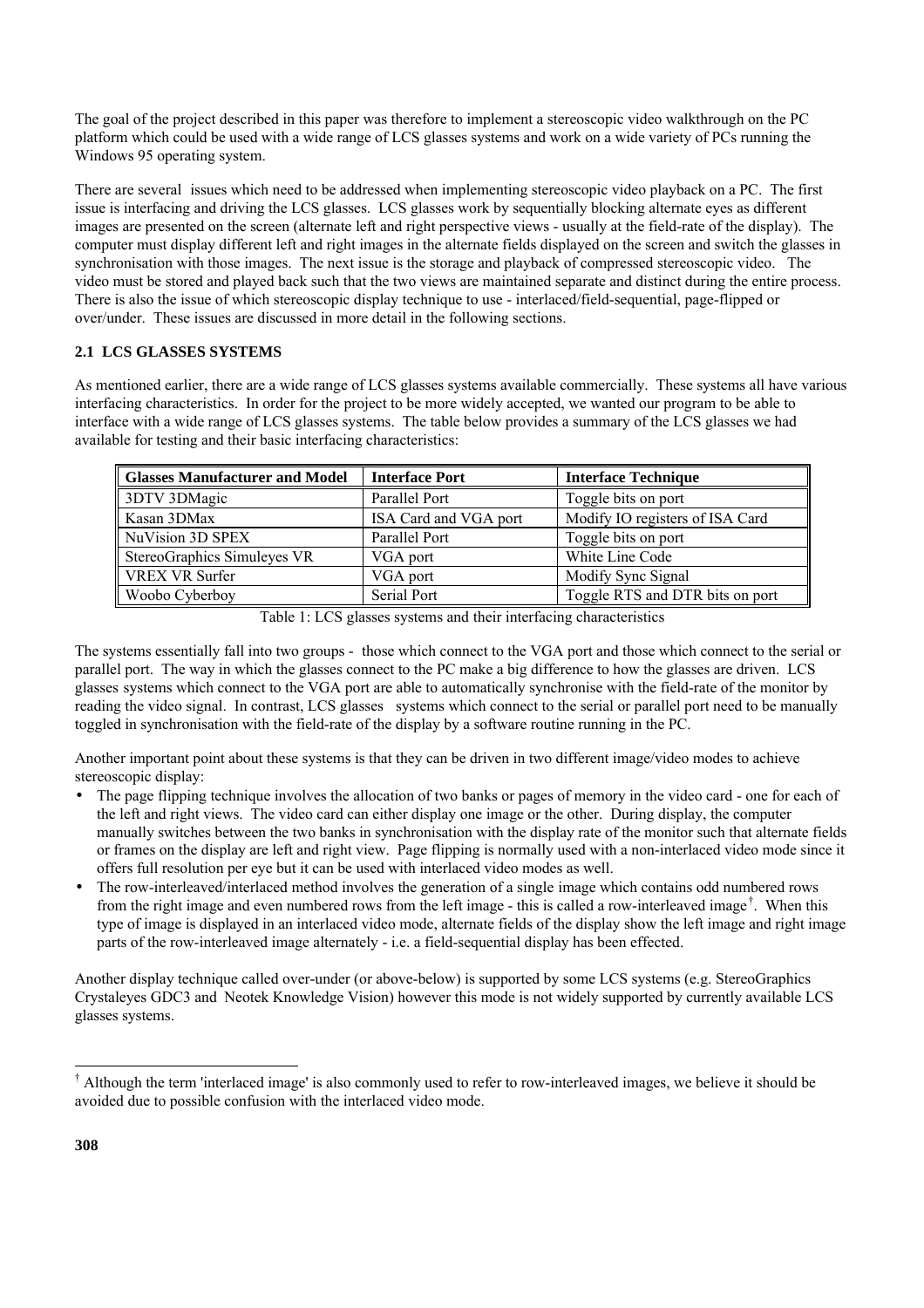## **2.2 STEREOSCOPIC VIDEO AND VIDEO COMPRESSION**

The three most common formats for storing video sequences on the PC platform are AVI (Audio Video Interleaved), MPEG (Motion Pictures Experts Group) and Apple Quicktime. The problem for this project was how to store the stereoscopic image sequence within the video stream such that the two views are maintained separate through the coding and display stages. The added requirement for this project was that the method should be compatible with existing software and not incur too much extra processing - for reasons of ease of implementation and performance speed. Several different techniques were considered, but the technique which was found to be most suitable for our requirements was the coding of the stereoscopic image sequence in a row-interleaved format. A row-interleaved image has left and right images stored in the odd and even lines of the image respectively (or vice versa). As it turns out, this is very similar to the field-sequential 3D video method used with the PAL and NTSC video standards.

Row-interleaving allows 3D video to be viewed by playing back the video file with a standard video player application while the display is in an interlaced graphics mode - assuming of course that the row-interleaved video sequence has been coded correctly to begin with and the LCS glasses are being switched in synchronisation with the field-rate of the monitor.

Unfortunately, the use of row-interleaved 3D video with video compression does have some problems. It is generally necessary to use some form of compression with video sequences to reduce both the final file size and also the bit-rate of the sequence. There are many different compression techniques available, but they generally all involve lossy compression in order to obtain a reasonable reduction in file size. One often used compression technique is the discrete cosine transform (DCT) as used in the JPEG compression algorithm. The compression technique acts somewhat like a spatial-domain lowpass filter. Unfortunately row-interleaved images usually have a high spatial frequency content due to the alternation between left and right images on alternate lines of the image. If this high-frequency information is filtered out, the left and right images start to become mixed together which results in a form of image ghosting. There are also other compression techniques which can also disrupt 3D content. Most video formats/compressors can be used with row-interleaved 3D video as long as a low compression or uncompressed mode is used - but this can produce very large files. If a high compression ratio is used with an incompatible compression technique, the 3D content of the image sequence can be totally corrupted.

Fortunately, a video compression codec was found which can compress row-interleaved 3D video sequences without significant disruption of the 3D content. The Intel Indeo video codec (version  $5$ )<sup> $\ddagger$ </sup> can achieve quite high compression ratios without losing the stereoscopic nature of the video sequence.

It should be noted that we could have potentially used the MVP (Multiple View Profile) feature of MPEG or a side-by-side format similar to that used in the default Stereoscopic JPEG (JPS) image format<sup>3</sup> to store the 3D images in the video stream. However, additional programming would have been needed to interface the playback of the two video streams with the desired display method (e.g. convert side-by-side to row-interleaved, etc).

## **2.3 SETTING THE VIDEO MODE AND DRIVING THE LCS GLASSES**

Two issues remain in the implementation of the stereoscopic video walkthrough: (a) switching the video card into interlaced mode and (b) initialising or driving the LCS glasses.

Switching a video card into interlaced mode requires the modification of a number of a video card's control registers. Unfortunately, the registers which must be changed and the way in which the registers are changed vary from card to card. Several "standards" do exist to provide a common interface to drive most video cards (e.g. VESA BIOS and Windows Graphics Device Interface (GDI)), however the current versions do not provide support for switching to an interlaced video mode. As a further complication, some newer video cards cannot be switched into an interlaced video mode - meaning the program described in this paper cannot be used with such cards.

The technique of activating or driving an LCS glasses system also varies from system to system. VGA dongle systems simply require activation - either by modifying some control card registers (3DMAX), modifying video card registers (VRSurfer) or displaying the white line code on the last few visible lines of the display ( SimuleyesVR). Serial and Parallel Port systems need to be manually toggled on and off by changing the output of the serial or parallel port in synchronisation with the field rate of the video mode. This must be done by a software routine running on the PC. Ideally the software

l

<sup>‡</sup> Available from the Intel web site http://www.intel.com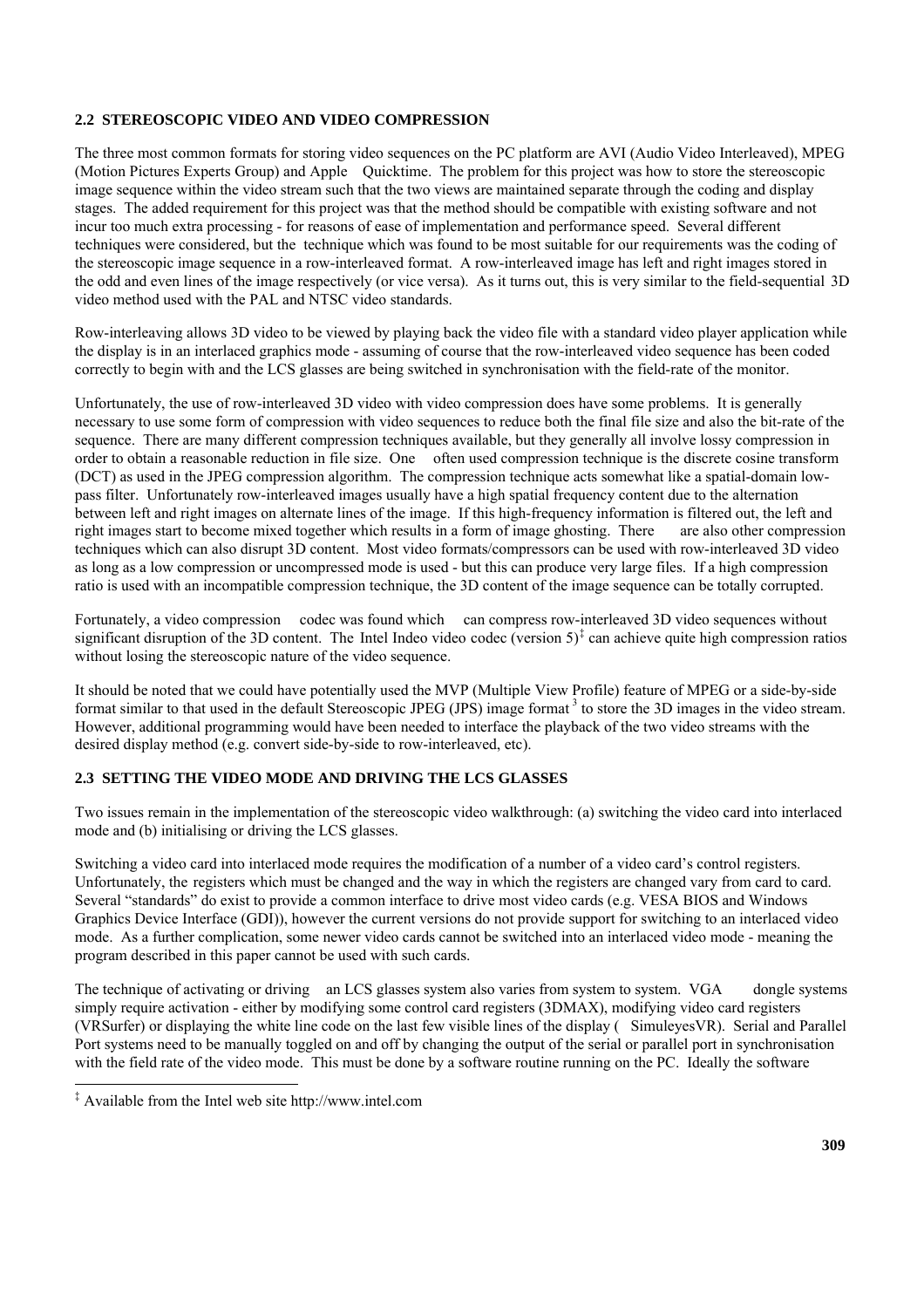routine will not consume very much CPU load so that the computer will also be able to playback the video sequences. The timing of the routine must also be fairly accurate so that the glasses are correctly switched in synchronisation with the field rate of the monitor.

The Stereoscopic Display Interface (SSDI) being developed by VREX is intended to solve both of the above requirements by providing a standard architecture and API (Application Programming Interface) for driving any stereoscopic display system<sup>4</sup>. Unfortunately, version 2.00 of SSDI (the version which was available to the authors) does not currently meet this goal. Although SSDI has very comprehensive support for switching video cards into an interlaced video mode, it currently only provides drivers for a few stereoscopic display systems. Furthermore, SSDI cannot be obtained easily by the public currently - it can only be obtained commercially by purchasing the VRSurfer Webpack. Although it is understood VREX plans to make SSDI more publicly available and release SSDI drivers for a wider range of LCS glasses systems, it is not known when this will occur.

When SSDI is released, it would considerably simplify the issue of interfacing various glasses types and switching into interlaced mode. However, until SSDI is released, any program hoping to work with a wide range of glasses systems must provide that support itself.

Fortunately, Kasan Electronics, StereoGraphics and NuVision do provide software routines ( APIs) for driving their LCS glasses systems under Windows. The Kasan and StereoGraphics routines also include drivers to switch some video cards into interlaced mode, however, this support is not quite as comprehensive as SSDI. Unfortunately, 3DTV and Woobo do not provide drivers to support the toggling of their 3DMagic and Cyberboy glasses under Windows. It was therefore necessary for us to provide support for the latter two types of glasses (by writing a software toggler) and provide support to switch the video card to interlaced mode.

The software toggler we wrote uses a separate high priority thread and the *thread sleep* function (part of the Windows 95 API) to achieve the suspend and reactivate operation of the toggler. The toggler we have implemented currently operates with a moderate amount of success. Its operation is occasionally interrupted by glitches when the toggler loses synchronisation with the vertical refresh - this we suspect is due to higher priority tasks (such as interrupt service routines) taking control of the CPU during the vertical refresh period or delaying the reactivation of the toggler thread. Further development will be required to improve the operation of the toggler.

Unfortunately, with regards to interlaced mode it was beyond the scope of this project to develop the necessary routines to switch a large range of video cards into interlaced mode. The only suggestion which we can offer for manually switching a video card into interlaced mode is to try switching the card into 1024x768 resolution - some video cards switch into interlaced mode to support this resolution.

### **2.4 OTHER ISSUES**

The video sequences were digitised and converted to AVI format using a Miro DC30 video capture card and Adobe Premiere software. This combination of hardware and software successfully generated row-interleaved format files from the original video sequences which were in field-sequential 3D PAL format.

The program was written using Microsoft Visual C++ and compiled for operation on the Windows 95 operating system. The Microsoft Media Control Interface (MCI) was used for the playback of the AVI video sequences.

### **3. THE IMPLEMENTED SYSTEM**

Figure 6 shows the user interface of the implemented PC-based stereoscopic video walkthrough. On the left side is the video playback window - in this case showing decision point 1. At the bottom of this window are buttons which appear when a decision point is reached which allow the user to choose to navigate left or right. On the bottom-right of the display are a set of radio buttons which allow the user to select which type of LCS glasses they have connected to the system. The radio buttons have been broken into two groups: those drivers which drive the glasses and also switch the video card into interlaced mode (lower group) and those drivers which only drive the glasses (upper group). If the LCS glasses chosen are in the upper group, it is necessary for the user to manually switch the video card into interlaced mode (see section 2.3). On the upper right hand side of the display are buttons which provide supervisory controls such as restarting the walkthrough, rewinding or fast forwarding the video playback, pausing playback or exiting the walkthrough.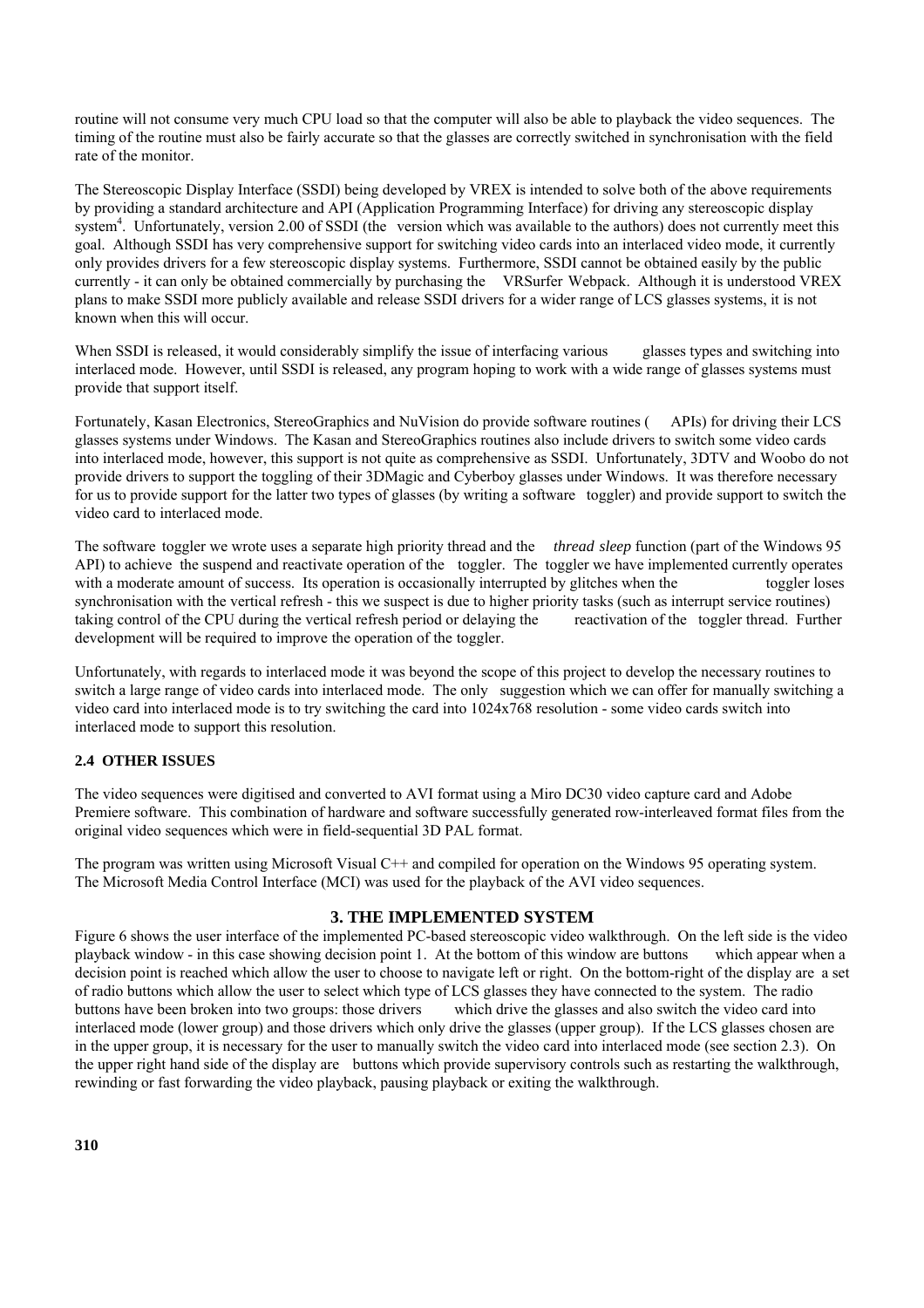

Figure 6: The implemented Stereoscopic Video Walkthrough

### **4. DISCUSSION**

The Stereoscopic Video Walkthrough program works well and certainly demonstrates the feasibility of implementing a video walkthrough entirely on a PC - despite the relatively simple walkthrough implemented for this project. The program currently works well with the VRSurfer, SimuleyesVR, 3DMax and 3DSpex glasses and works semi-satisfactorily with the CyberBoy and 3DMagic glasses. As indicated earlier, the support for interlaced video mode switching currently depends upon the level of support provided by the appropriate glasses software driver. These inadequacies of our current program will hopefully be overcome when the next version of SSDI is released and it is made commercially available.

It is planned that future versions of the program will allow users to construct their own walkthroughs for use with this program simply by providing the appropriate AVI video files and a script defining the sequence in which the files are to be played and the location of decision points. The current version has the names of the video files and the location of decision points hard-coded into the program.

As was mentioned earlier, the program will not work with video cards which cannot be switched into an interlaced mode. In order to support systems with this type of video card, it would be necessary for the program to support the page flipped stereoscopic video mode. This would also require the development of a video playback utility which would selectively decode the odd and even lines of a row -interleaved 3D AVI into separate left and right image buffers in video memory during video playback and in real-time.

# **5. CONCLUSION**

A platform now exists for the easy implementation of stereoscopic video walkthroughs. A PC-based system allows stereoscopic video walkthroughs to be developed and modified without the high cost penalty associated with using video disks. A stereoscopic video walkthrough could be used to familiarise staff with an industrial plant before reaching the scene or allowing a virtual traveller the opportunity to semi-interactively explore a remote place.